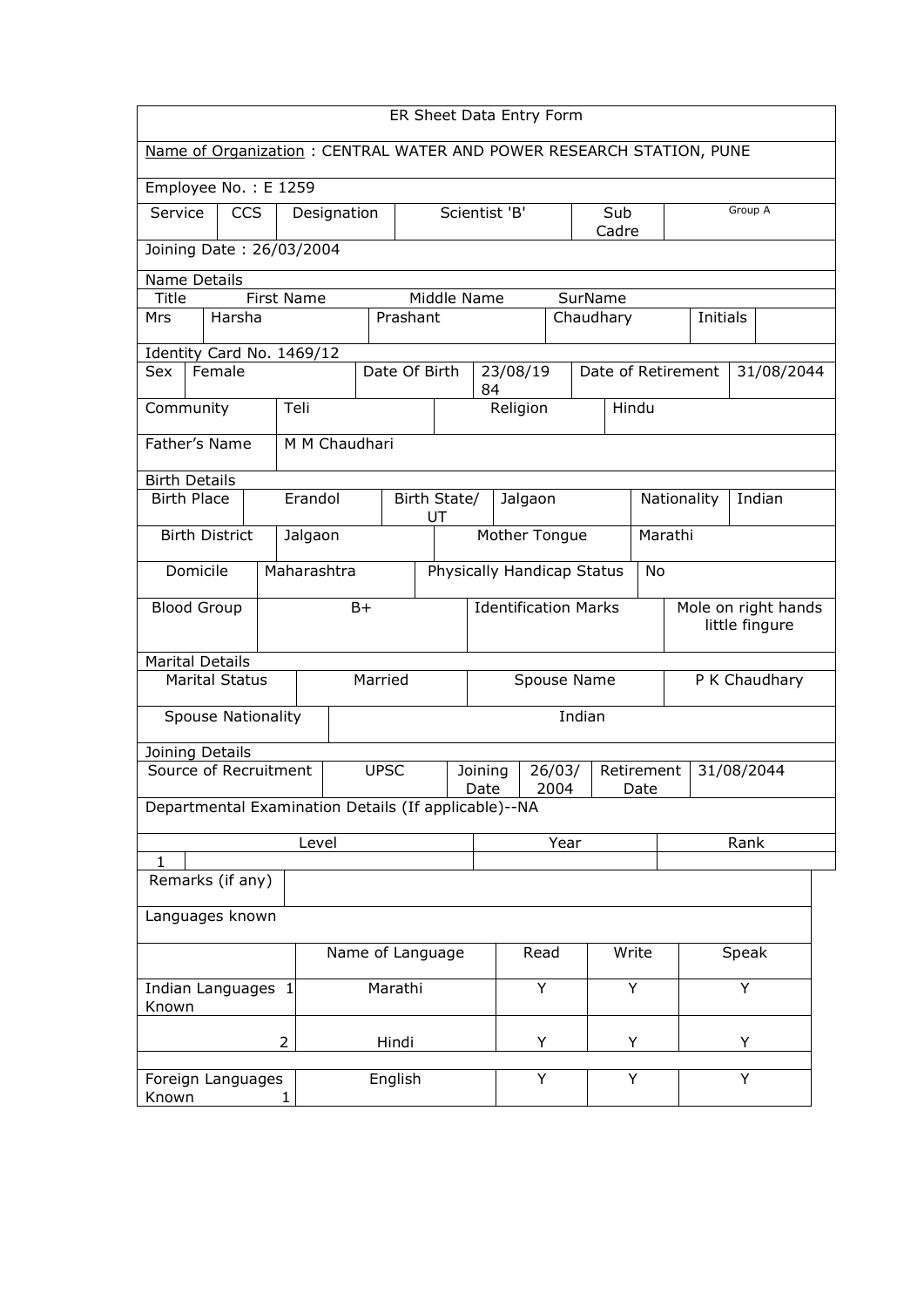## Details of deputation (if applicable) NA

| Name of the Office | Post held at that<br>time in parent office | Name of post<br>(selected for<br>deputation | Period of deputation |      |  |
|--------------------|--------------------------------------------|---------------------------------------------|----------------------|------|--|
|                    |                                            |                                             | Since                | From |  |
|                    |                                            |                                             |                      |      |  |

## Details of Foreign Visit

| SI. | Place of Visit  | Date of    | Post held at  | Whether it           | Details of visit |
|-----|-----------------|------------|---------------|----------------------|------------------|
| No. |                 | visit      | that time     | is a                 |                  |
|     |                 |            |               | personal             |                  |
|     |                 |            |               | or official<br>visit |                  |
|     | New York, USA   | 06/12/2011 | Research      | Personnel            | <b>Tourist</b>   |
|     |                 | to         | Assistant     |                      |                  |
|     |                 | 24/01/2012 |               |                      |                  |
|     | Bournemouth, UK | 27/05/2013 | <sub>RO</sub> | Personnel            | Tourist          |
|     |                 | to         |               |                      |                  |
|     |                 | 07/07/2013 |               |                      |                  |

Transfer/Posting Detail (if applicable) NA

| Place | Period of posting |      |  |  |  |  |  |
|-------|-------------------|------|--|--|--|--|--|
|       | Since             | From |  |  |  |  |  |
|       |                   |      |  |  |  |  |  |
|       |                   |      |  |  |  |  |  |
|       |                   |      |  |  |  |  |  |
|       |                   |      |  |  |  |  |  |
|       |                   |      |  |  |  |  |  |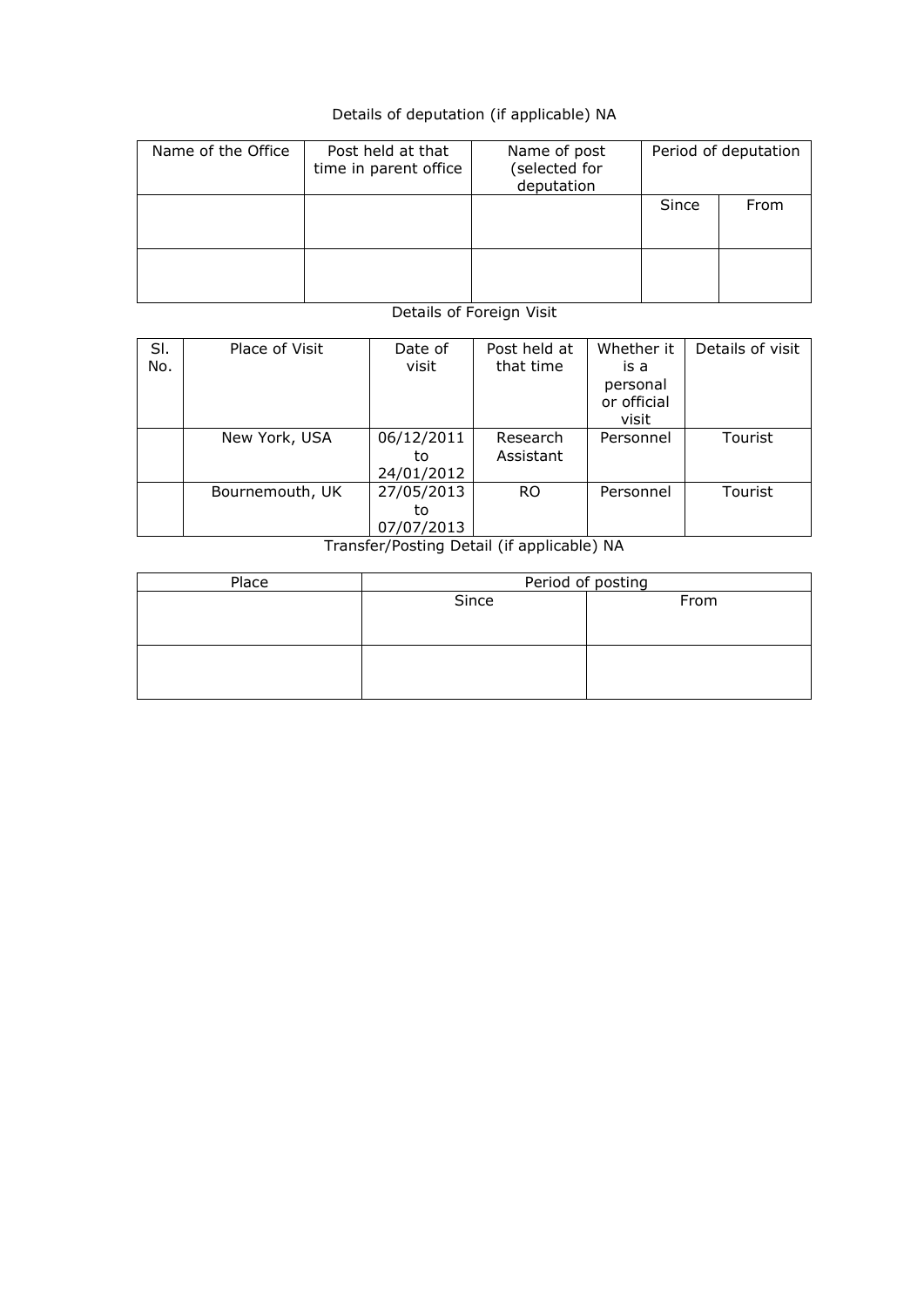|                          |                               |              |      |                          |                                            |                                |  | Qualification (Use extra photocopy sheets for multi qualifications, experience, training, awards details) |                         |                   |           |                                  |  |
|--------------------------|-------------------------------|--------------|------|--------------------------|--------------------------------------------|--------------------------------|--|-----------------------------------------------------------------------------------------------------------|-------------------------|-------------------|-----------|----------------------------------|--|
| Qualification            |                               |              |      | Discipline               |                                            |                                |  |                                                                                                           | Specialization 1        |                   |           |                                  |  |
| M.Tech                   |                               |              |      |                          | Civil engineering                          |                                |  |                                                                                                           |                         | River Engineering |           |                                  |  |
|                          | Year                          |              |      |                          | Division                                   | CGPA/ % Marks                  |  |                                                                                                           |                         |                   |           | Specialization 2                 |  |
|                          | 2011                          |              |      |                          | 1st class with<br>8.46 CGPA<br>distinction |                                |  |                                                                                                           |                         |                   |           |                                  |  |
| Institution              |                               |              |      |                          | University                                 |                                |  | Place                                                                                                     |                         | Country           |           |                                  |  |
| <b>IIT Roorkee</b>       |                               |              |      |                          | University of Roorkee<br>Roorkee           |                                |  |                                                                                                           |                         | India             |           |                                  |  |
| Experience               |                               |              |      |                          |                                            |                                |  |                                                                                                           |                         |                   |           |                                  |  |
|                          | Type of Posting               |              |      |                          |                                            | Level                          |  |                                                                                                           |                         |                   |           |                                  |  |
|                          | <b>Central Civil Services</b> |              |      |                          |                                            | Group C                        |  |                                                                                                           |                         |                   |           |                                  |  |
|                          |                               | Designation  |      |                          |                                            |                                |  |                                                                                                           | <b>Present Position</b> |                   |           |                                  |  |
|                          |                               | Tecnician    |      |                          |                                            |                                |  |                                                                                                           | Scientist B             |                   |           |                                  |  |
|                          |                               | Ministry     |      |                          |                                            |                                |  |                                                                                                           | Department              |                   |           |                                  |  |
|                          | Water Resources, River        |              |      |                          |                                            |                                |  |                                                                                                           | <b>CWPRS</b>            |                   |           |                                  |  |
|                          | Development and Ganga         |              |      |                          |                                            |                                |  |                                                                                                           |                         |                   |           |                                  |  |
|                          |                               | Rejuvenation |      |                          |                                            |                                |  |                                                                                                           |                         |                   |           |                                  |  |
|                          |                               | Office       |      |                          |                                            |                                |  |                                                                                                           | Place                   |                   |           |                                  |  |
|                          |                               | <b>CWPRS</b> |      |                          |                                            |                                |  |                                                                                                           | Pune                    |                   |           |                                  |  |
|                          | <b>Experience Subject</b>     |              |      |                          |                                            |                                |  |                                                                                                           | Period of Posting       |                   |           |                                  |  |
|                          | Major                         |              |      |                          |                                            | Minor                          |  |                                                                                                           |                         | From              |           | To                               |  |
|                          | <b>Water Resources</b>        |              |      |                          |                                            | <b>Technical Co-ordination</b> |  |                                                                                                           | <b>March 2004</b>       |                   |           | August 2010                      |  |
|                          | Flood control                 |              |      |                          |                                            |                                |  |                                                                                                           |                         |                   |           |                                  |  |
|                          | Irrigation                    |              |      |                          |                                            |                                |  |                                                                                                           |                         |                   |           |                                  |  |
|                          | <b>Water Resources</b>        |              |      |                          |                                            | Physics                        |  |                                                                                                           | August 2010             |                   |           | November                         |  |
|                          | Flood control                 |              |      |                          |                                            |                                |  |                                                                                                           |                         | 2010              |           |                                  |  |
| Irrigation               |                               |              |      |                          |                                            |                                |  |                                                                                                           |                         |                   |           |                                  |  |
|                          | <b>Water Resources</b>        |              |      |                          |                                            | <b>Technical Co-ordination</b> |  |                                                                                                           |                         | December          |           | January                          |  |
|                          | Flood control                 |              |      |                          |                                            |                                |  |                                                                                                           |                         | 2010              |           | 2012                             |  |
|                          | Irrigation                    |              |      |                          |                                            |                                |  |                                                                                                           |                         |                   |           |                                  |  |
|                          | <b>Water Resources</b>        |              |      |                          | Hydraulic & Mathematical                   |                                |  | February 2012                                                                                             |                         |                   | Till date |                                  |  |
|                          | Flood control                 |              |      |                          | Modelling of Rivers and                    |                                |  |                                                                                                           |                         |                   |           |                                  |  |
|                          | Irrigation                    |              |      |                          |                                            | reservoirs                     |  |                                                                                                           |                         |                   |           |                                  |  |
| (minimum 1 week & above) |                               |              |      |                          |                                            |                                |  | Note:-Refer the Annexure to fill above Major, Minor Subjects and below given training subject             |                         |                   |           |                                  |  |
| <b>Training Nil</b>      |                               |              |      |                          |                                            |                                |  |                                                                                                           |                         |                   |           |                                  |  |
| <b>Training Year</b>     |                               |              |      |                          | <b>Training Name</b>                       |                                |  |                                                                                                           | <b>Training Subject</b> |                   |           |                                  |  |
|                          |                               |              |      |                          |                                            |                                |  |                                                                                                           |                         |                   |           |                                  |  |
|                          |                               |              |      |                          |                                            |                                |  |                                                                                                           |                         |                   |           |                                  |  |
|                          | Level                         |              |      |                          | Institute Name, Place                      |                                |  | Field Visit Country                                                                                       |                         |                   |           | Field Visit Place (within India) |  |
|                          |                               |              |      |                          |                                            |                                |  |                                                                                                           |                         |                   |           |                                  |  |
|                          |                               |              |      |                          |                                            |                                |  | Duration                                                                                                  |                         |                   |           | Result                           |  |
| Sponsoring Authority     |                               |              | From | Period of Training<br>To |                                            |                                |  | in Weeks)                                                                                                 |                         |                   | Qualified |                                  |  |
|                          |                               |              |      |                          |                                            |                                |  | Not Qualified                                                                                             |                         |                   |           |                                  |  |
| Awards/Publications      |                               |              |      |                          |                                            |                                |  |                                                                                                           |                         |                   |           |                                  |  |
| Type of Activity:        |                               |              |      |                          |                                            | Academic                       |  |                                                                                                           |                         | Non Academic      |           |                                  |  |
| <b>Activity Area</b>     |                               |              |      |                          | <b>Activity Subject</b>                    |                                |  |                                                                                                           | <b>Activity Title</b>   |                   |           |                                  |  |
|                          |                               |              |      |                          |                                            |                                |  |                                                                                                           |                         |                   |           |                                  |  |
| Month<br>Day             |                               |              | Year | Activity                 |                                            |                                |  | Level                                                                                                     |                         |                   |           |                                  |  |
|                          |                               |              |      |                          |                                            |                                |  | Description/Remarks                                                                                       |                         |                   |           |                                  |  |
|                          |                               |              |      |                          |                                            |                                |  |                                                                                                           |                         |                   |           |                                  |  |